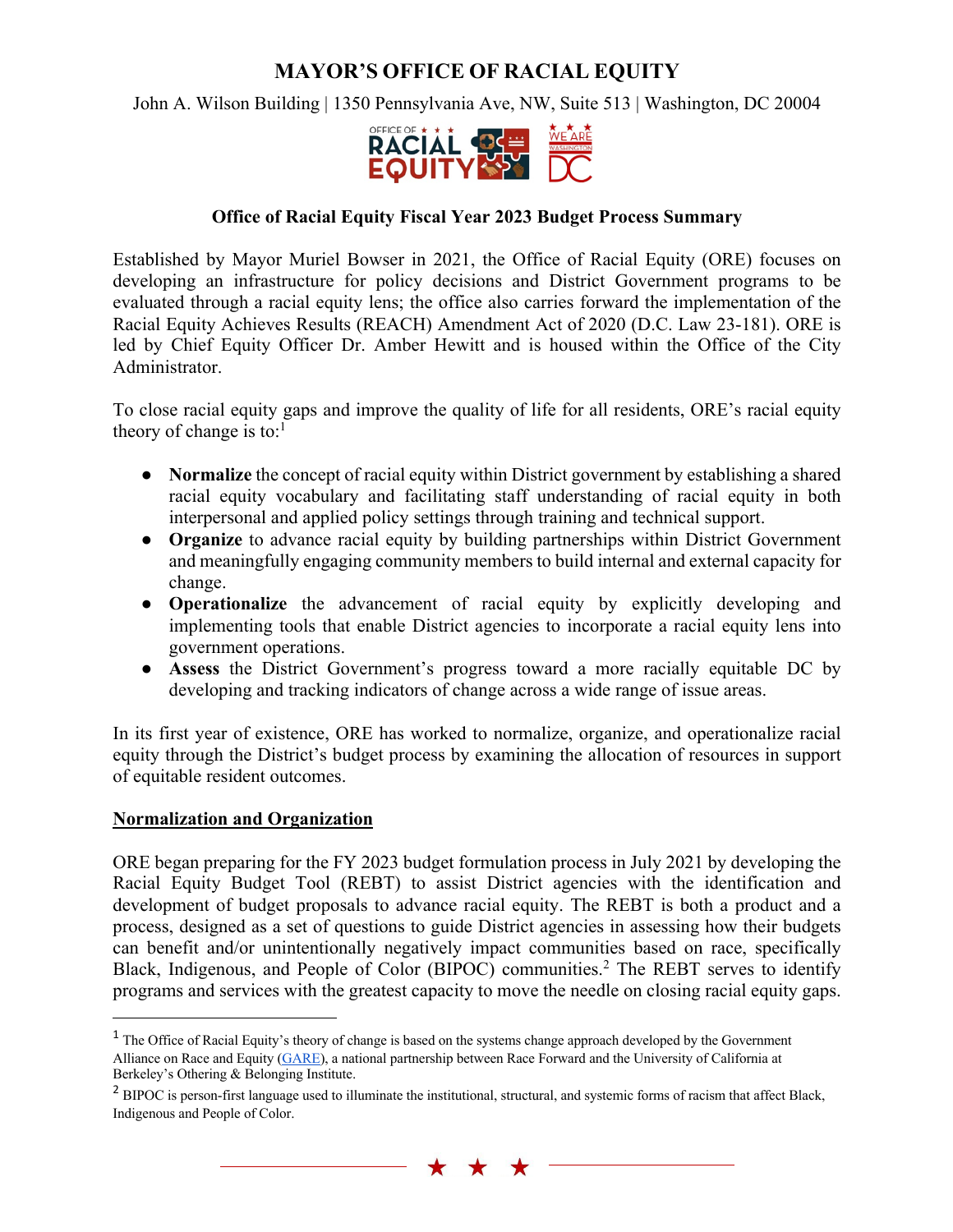The REBT requires agencies to purposefully consider disparate outcomes by race and ethnicity, focuses on evidence, and encourages community input and involvement. The REBT also serves a dual function by presenting a clear set of standards which ORE uses to evaluate agency budget enhancements through a racial equity lens.

The REBT was developed by conducting formative research of promising practices and examples from the academic literature and other jurisdictions, including the Government Alliance on Race and Equity (GARE), San Antonio, Portland, Seattle, Austin, Durham, Santa Clara, Milwaukee, Minneapolis, and Dallas. ORE met with the Office of Budget and Performance Management (OBPM) and District government leadership to ensure the REBT aligned with the District's policies and to facilitate seamless integration of the REBT into existing budget processes. A critical part of the REBT's development process was engaging District agencies to obtain input on its utility and implementation. Feedback was also obtained from the Interagency Committee on Racial Equity and the 12 agencies participating in DC's first racial equity pilot cohort. These dozen agencies are working to incorporate a racial equity lens into their missions, visions, and practices.

To normalize the use of a racial equity lens in the budget formulation process, ORE presented the REBT during the FY 2023 budget kickoff meeting on September 22, 2021. ORE staff also met with individual agency teams to provide technical support throughout the budget formulation process.

## **Operationalization**

In ORE's inaugural *Budgeting for Racial Equity* briefing in the FY 2022 Budget Book, Director Hewitt noted that collaboration with OBPM was a critical opportunity for the FY 2023 budget process. The strong, ongoing partnership that resulted from this opportunity speaks to the importance of interagency collaboration in ensuring the District government works for all Washingtonians.

ORE's work with OBPM to operationalize a racial equity lens within the District's budget process comprised two strands in FY 2023: 1) effectuating the application of a racial equity lens at the individual agency level, and 2) ORE's role as a technical advisor by reviewing agency budget submissions and making recommendations to the City Administrator and OBPM. These functions helped ORE develop a holistic overview of Mayor Bowser's FY 2023 budget investments to reduce disparate outcomes and advance racial equity in the District.

# **Racial Equity Budget Tool**

The REBT contains seven questions to facilitate consideration of racial equity throughout the budget formulation process. In FY 2023, these questions were included as part of the standard document submissions each agency had to provide to OBPM.

The first four questions seek information about the overall impact of the agency's budget on racial equity:

 $\star$ 

 $\star$ 

 $\star$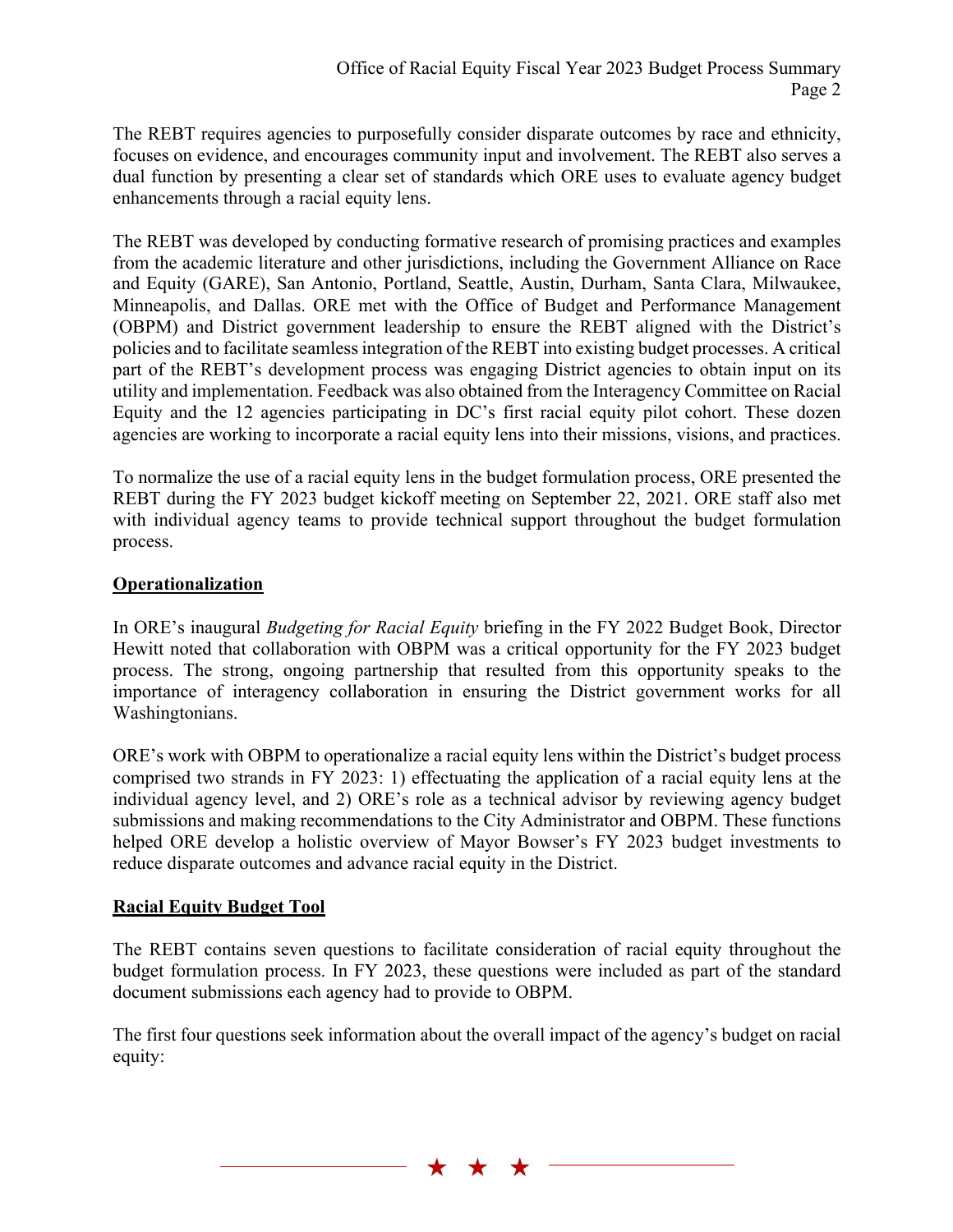- In what ways will your overall budget for the next fiscal year target ways to advance equity? What are the most important racial equity outcomes you are hoping to see as a result of this proposal?
- In what ways have you meaningfully involved internal and external community stakeholders in your agency's budget development process, including staff and communities of color?
- Based on your planned FY 2023 budget, describe the ways your department used racial/ethnic and socioeconomic data (quantitative or qualitative) to prioritize and develop criteria for allocations of financial, human, and other resources in a racially equitable way.
- What constraints at your agency most inhibit the advancement of racial equity? Please list any budget proposals that directly address these issues.

The last three questions focus on the racial equity impact of individual budget modifications requested by each agency:

- How does this budget enhancement align with the goal of advancing racial equity in the District?
- How would specific allocations in this enhancement request impact racial and/or ethnic inequities experienced by DC residents or how does a proposed reduction impact racial and/or ethnic inequities? How will your agency mitigate the negative impacts?
- How will your agency collect and evaluate disaggregated data to assess racial equity impact in communities and inform future budget decisions?

Though FY 2023 was a pilot year for the REBT, agency participation was strong (see Table 1 for participation detail by cluster). Agencies that did not have racial equity-related enhancements still included narratives on their racial equity-focused work in their budget review presentations. Agencies that did not have enhancements pertaining to racial equity still interacted with ORE through the annual agency performance process and budget review meetings, as well as facilitation of the racial equity pilot cohort, and are primed to center racial equity in their FY 2024 budget process.3 ORE continues to provide technical assistance to agencies across each cluster on budget and policy matters.

### **Enhancement Review Methodology**

ORE developed a budget enhancement review methodology which it piloted in the FY 2023 budget cycle. Based on the justification criteria laid out in the REBT, ORE reviewed budget enhancements against four touchstones:

- The strength and quality of the evidence presented;
- Consideration of the agency budget request's potential benefits and burdens on communities of color;
- Discussion of potential unintended consequences; and

<sup>&</sup>lt;sup>3</sup> ORE launched the Racial Equity Pilot Cohort in October 2021. Over the course of a year, 12 District agencies are developing agency-level racial equity action plans and the internal capacity for sustainable implementation. The cohort serves the dual purposes of cultivating interagency collaboration and a cadre of civil servants equipped to operationalize the District's racial equity principles.

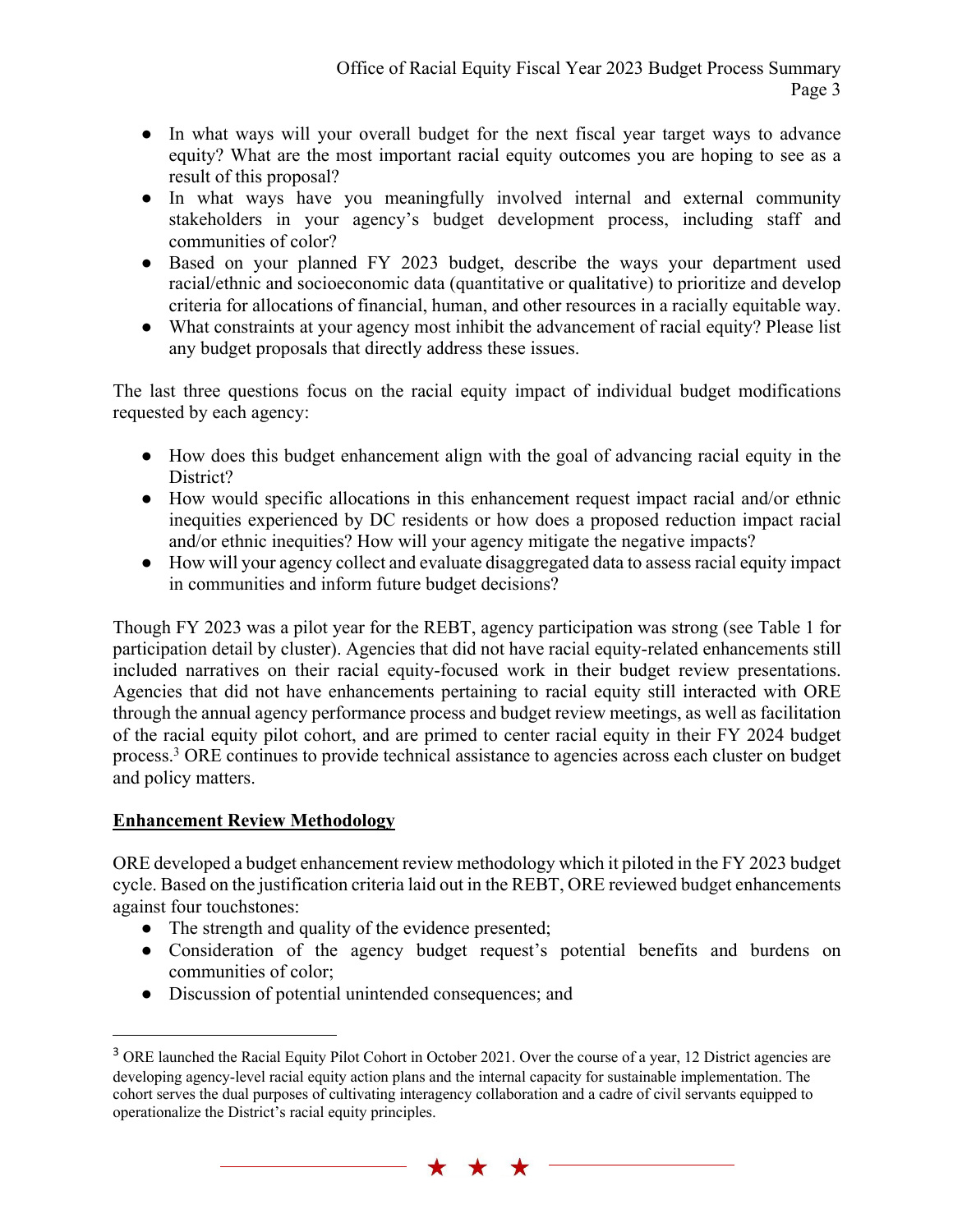● The role of community engagement in the development of the agency's budget request.

ORE classified each enhancement's potential to impact racial equity as either: "strong justification to advance racial equity," "moderate justification," "demonstrates a rationale," "promising justification," or "no justification."<sup>4</sup>

Enhancements which were out of scope for ORE review were marked as not applicable, *e.g.*, software license renewals. All other agency budget requests were provided with a justification level and review narrative. In instances where agency-provided evidence was insufficient to assess potential racial equity impacts, ORE conducted additional agency outreach and desk research in collaboration with the budget team. Agencies which provided insufficient evidence were often limited by a lack of proprietary data disaggregated by race and ethnicity, particularly in instances where enhancements were prospective and work had not yet started.

Based on staff capacity, ORE originally planned to limit its review to budget enhancements selfidentified by agencies as racial equity enhancements. Given the nature of FY 2023 as a learning year for agencies to apply the racial equity budget tool, ORE expanded the scope of its review to all budget enhancements so as not to omit any submissions which may have been unmarked in error. Prior to the FY 2024 budget process, ORE plans to increase outreach to agency budget leaders to continue to normalize the racial equity budget tool and to provide additional technical support.

### **Highlights of Mayor Bowser's FY 2023 Budget Enhancements That Advance Racial Equity**

FY 2023 was a pilot year for the REBT and all cluster agencies included narratives on their racial equity-focused work and interacted with ORE through the annual agency performance process and budget review meetings. Of the District Government agencies that submitted a budget enhancement in FY 2023, 66% of cluster agencies submitted at least one enhancement with a racial equity focus – an encouraging whole-of-government response for a pilot year. The table below breaks out the racial equity enhancements by cluster. It is important to note that ORE reviewed all agency budget requests and identified many more submissions with the potential to advance racial equity, but that were not marked by the agency as such. This suggests many agencies already allocate funds to advance racial equity but may not be using a unified vocabulary.

<sup>&</sup>lt;sup>4</sup> For more information on the Racial Equity Budget Tool, please see the Office of Racial Equity website.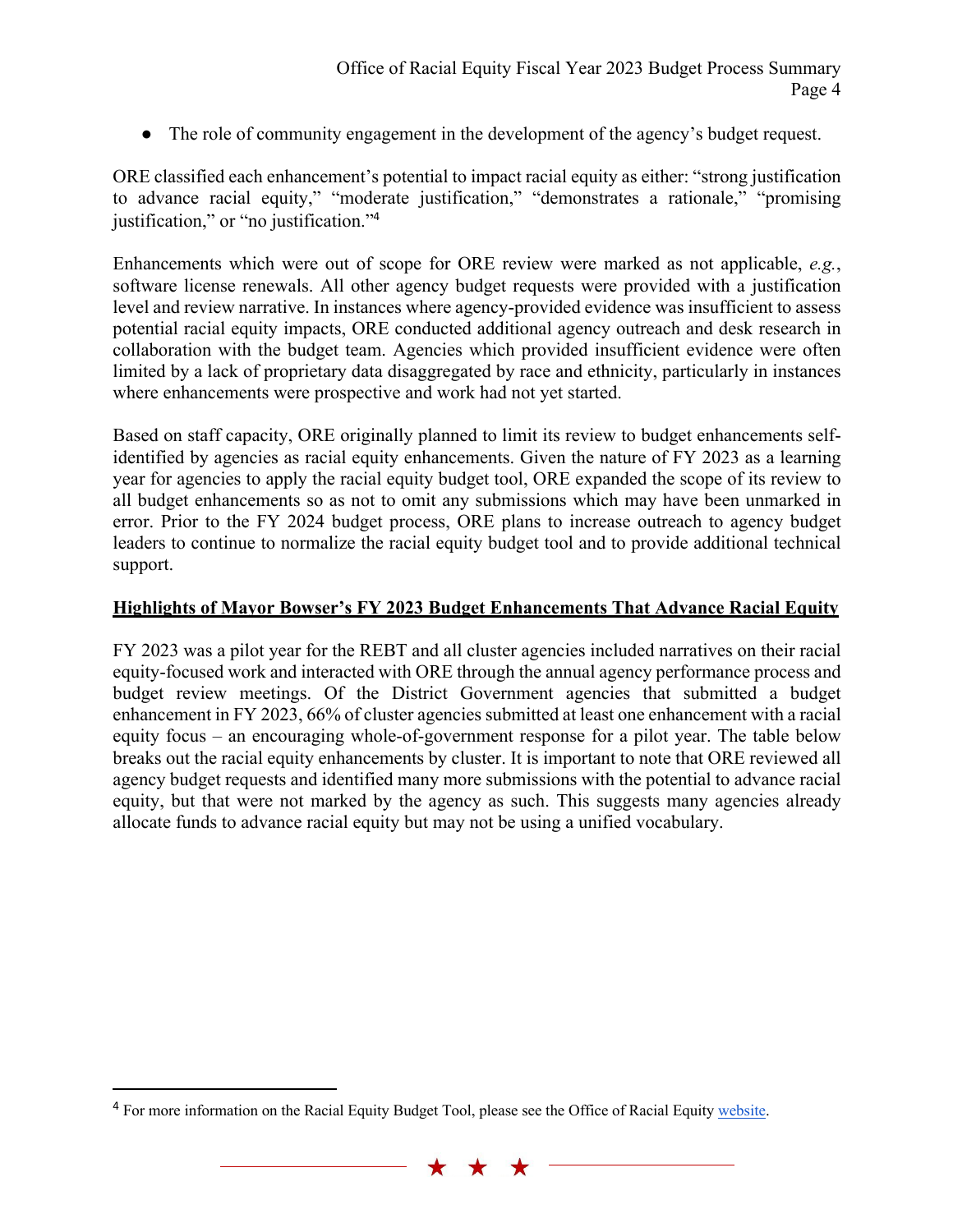| <b>Cluster</b>                                                              | Among agencies submitting an<br><b>FY23 Budget enhancement,</b><br>percent with at least one racial<br>equity-focused enhancement |
|-----------------------------------------------------------------------------|-----------------------------------------------------------------------------------------------------------------------------------|
| <b>Deputy Mayor for Operations and</b><br><b>Infrastructure (DMOI)</b>      | 86%                                                                                                                               |
| <b>Deputy Mayor for Planning and Economic</b><br><b>Development (DMPED)</b> | 75%                                                                                                                               |
| <b>Deputy Mayor for Health and Human</b><br><b>Services (DMHHS)</b>         | 83%                                                                                                                               |
| <b>Deputy Mayor for Education (DME)</b>                                     | 88%                                                                                                                               |
| <b>Deputy Mayor for Public Safety and</b><br><b>Justice (DMPSJ)</b>         | 65%                                                                                                                               |
| <b>Internal Services (IS)</b>                                               | 50%                                                                                                                               |
| <b>TOTAL</b>                                                                | 66%                                                                                                                               |

# **Table 1. FY 2023 Racial Equity Budget Enhancements by Cluster**

Note: Independent bodies, such as WMATA and the Metropolitan Washington Council of Governments, are not included in this chart. ORE staff reviewed some, but not all, submissions from independent bodies.

The selected examples below highlight the breadth and depth of Mayor Bowser's FY 2023 budget investments to advance racial equity.

### ● **Deputy Mayor for Planning and Economic Development**

- An historic \$500 million investment in the Housing Production Trust Fund to support the creation, acquisition, and maintenance of affordable housing in the District; and \$9.66 million to ensure that the Local Rent Supplement Program availability matches with estimated demand.
- \$10 million invested in the new Black Homeownership Fund to increase access to homeownership for longtime District residents.
- $\circ$  \$1 million to assist multi-generational families in maintaining their family property after the death of the original homeowner.
- \$775 thousand for the Aspire to Entrepreneurship program; equitable access to the legal cannabis market in the District with a focus on returning citizens and veterans; and Ward 7 and 8 Dream Grants, which support microbusinesses in areas of the District with the lowest density of overall local businesses.

### ● **Deputy Mayor for Education**

○ 5.87% base increase in the Uniform Per Student Funding Formula.

\* \* \*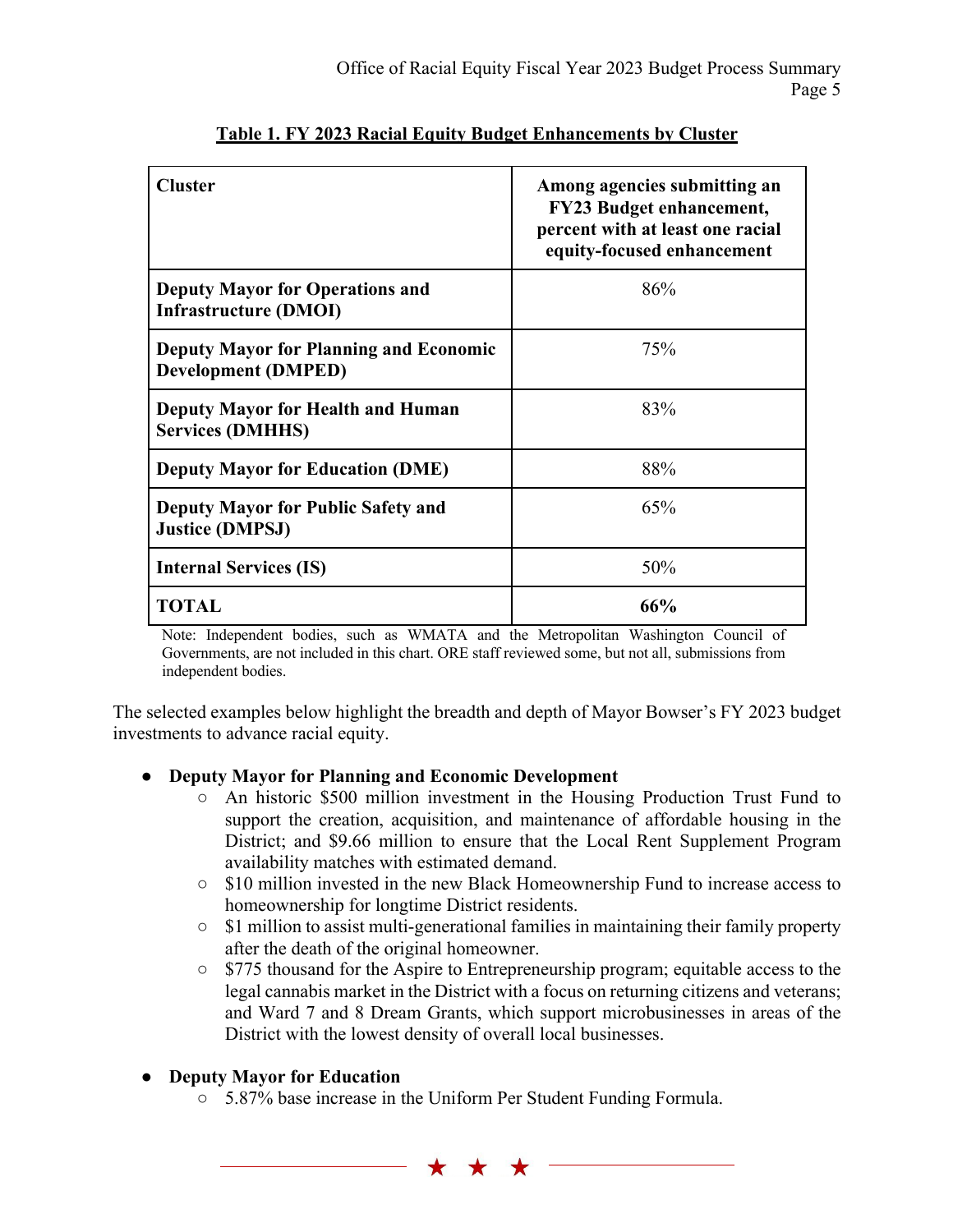- \$20 million to raise wages for Department of Employment Services job training and Marion Berry Summer Youth Employment Program participants.
- \$13 million to increase slots for Department of Parks and Recreation summer camps, Tiny Tots Tennis, Senior Olympics, Learn to Swim, and other recreational programming.
- \$788,700 to invest in call center capacity and operations to support District residents seeking unemployment benefits and other services.
- \$680 thousand to expand the cadre of parks and recreation stewards so that District residents can enjoy safe, well-maintained natural and recreational facilities.
- \$289 thousand to support increased engagement with court system-involved students and other historically underserved groups in our school communities.
- \$156 thousand to support increased digital skill building support at libraries in Wards 5, 7, and 8.

## ● **Deputy Mayor for Operations and Infrastructure**

- \$102 million over six years to continue a multi-year plan to make bus transit faster and more reliable across the District.
- \$2.6 million to help residents in flood prone areas, especially in Wards 7 and 8, retrofit their homes to reduce risk of damage.
- \$745 thousand to close an equity pay gap among frontline workers in different agencies who perform similarly skilled work.

## ● **Deputy Mayor for Public Safety and Justice**

- \$1.1 million to provide up to five years of rental assistance for 100 eligible Ambassadors and to offer a 4:1 match savings program to all Ambassadors (up to \$1,500 benefit for 150 Ambassadors), which will improve rental and financial stability of BIPOC residents.
- \$1.7 million to hire 23 workers to support high-quality care coordination, including life coaches, to provide critical violence intervention services for at-risk individuals.
- \$786 thousand to expand funding for the Hospital-based Violence Intervention Program (HVIP), providing additional staff and program resources to support victims engaging HVIP services.
- \$281 thousand to enhance capacity to implement the Resilient DC strategy equitably, allowing the District to see more progress on the 68 initiatives included in the plan that drive inclusive growth, address climate change, prepare for an increasingly digital future, and address health inequities and violence.

### ● **Deputy Mayor for Health and Human Services**

- \$44.4 million to right-size the rental assistance budget for the Family Rehousing and Stabilization Program to keep pace with the projected program size and allow direct contracting of case management services, capacity building, quality improvement, and improved program outcomes.
- \$31 million for new permanent supportive housing vouchers and other initiatives to end chronic homelessness and make homelessness rare, brief, and non-recurring.

\* \* \*